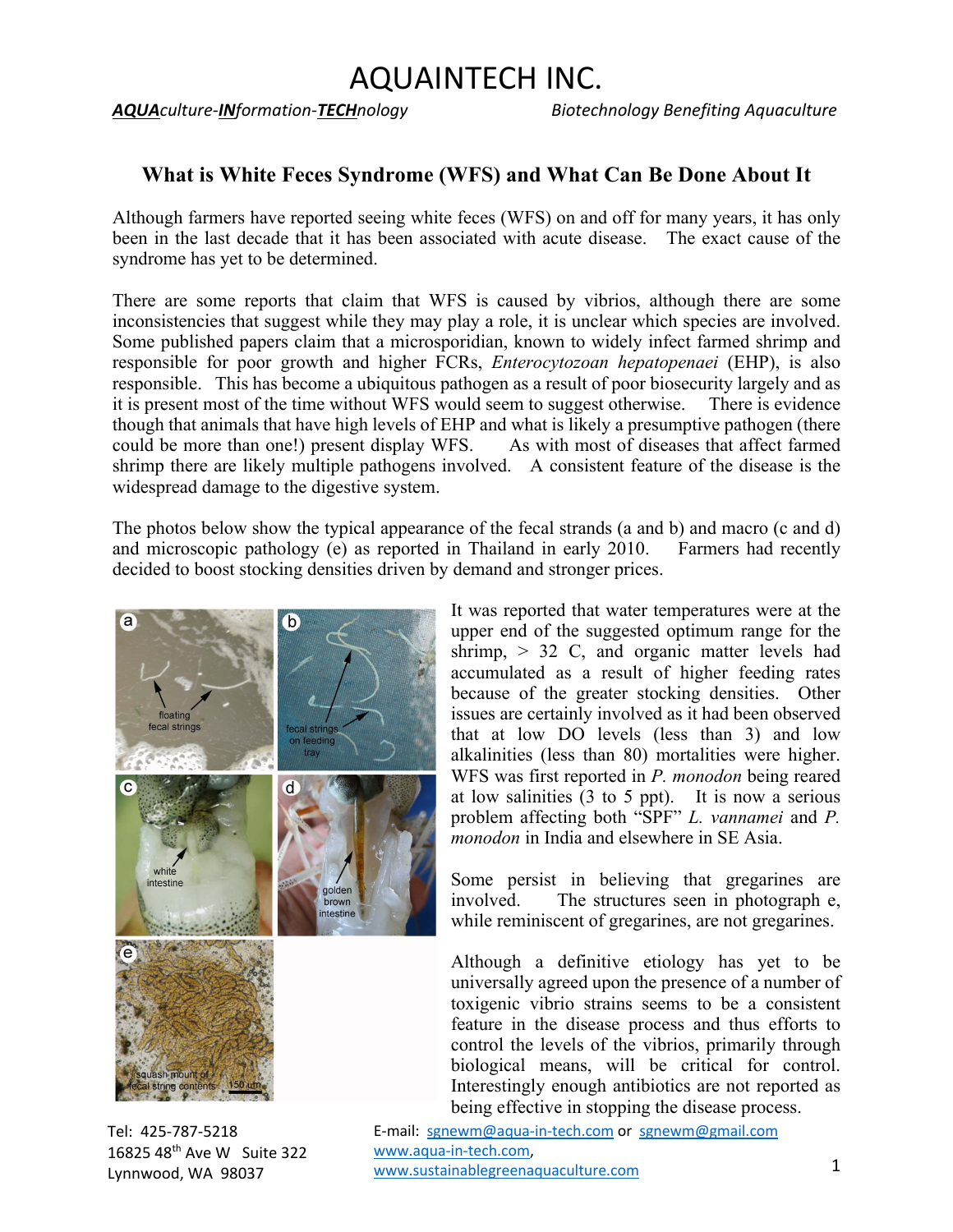# AQUAINTECH INC.

#### *AQUAculture-INformation-TECHnology Biotechnology Benefiting Aquaculture*

The evidence is strong that the disease is not due to the presence of high levels of gregarines or solely due to EHP. More than likely it is a result of high levels of organic matter allowing the growth of certain vibrio strains (or blue green algae or other toxigenic species that produce a toxin in a manner similar to EMS) that damages the animals digestive system. The white feces occur when the toxins damage the intestinal cell walls resulting in high levels of mucus secretion and sloughing of this material. This is seen as white fecal strands. Often the first sign of the disease is seen in feed or indicator trays although there can be considerable loads in the water as in the photo below.

Note as in the photo below that there is an accumulation of blue green algae as well. This is a strong indicator that there is inadequate control of the levels of organics in the ponds.



The application of Bacillus based spore products has helped farmers (although not all products work the same) to control white feces. Field observations suggest that there is a strong relationship between the levels of accumulated organic matter in the ponds and the presence of WFS. The toxin load from the bacteria that cause EMS (and by extrapolation those that cause WFS) seems to be directly correlated with the amount of organic matter that has accumulated in the pond bottoms. Greater organic loads allow for more toxin production and the more toxin, the greater the impact on the animals. It is imperative that the farmers properly prepare ponds between cycles. They must let the pond bottoms recover by fallowing the ponds between cycles and letting the organic matter burn off in the sun or by physically removing it. Failure to address this results in a carry-over of organic matter between cycles, likely making the problem much worse.

It is **VERY** important however to recognize that the production environment cannot be one where there are consistently high levels of stress on the animals. Successfully reducing the vibrio loads in the environment is only one element of control. Oxygen levels should always be at or near saturation. Low DO levels stress animals and regardless of the perception of the farmer, they weaken the animals and negatively impact their immune systems. It is foolish to throw away a crop by gambling that low DO events are not harmful. Growing animals at high temperatures, exposing them to sudden dramatic environmental shifts, etc. can all contribute to susceptibility. Our Bacillus products, available in a convenient tablet format (PRO4000X/PRO5000), a PowerPack that is thrown into the ponds (AQUAPRO EZ) and a powdered format for those that want to activate the material before it is used (AQUAPRO B) are field proven products used in